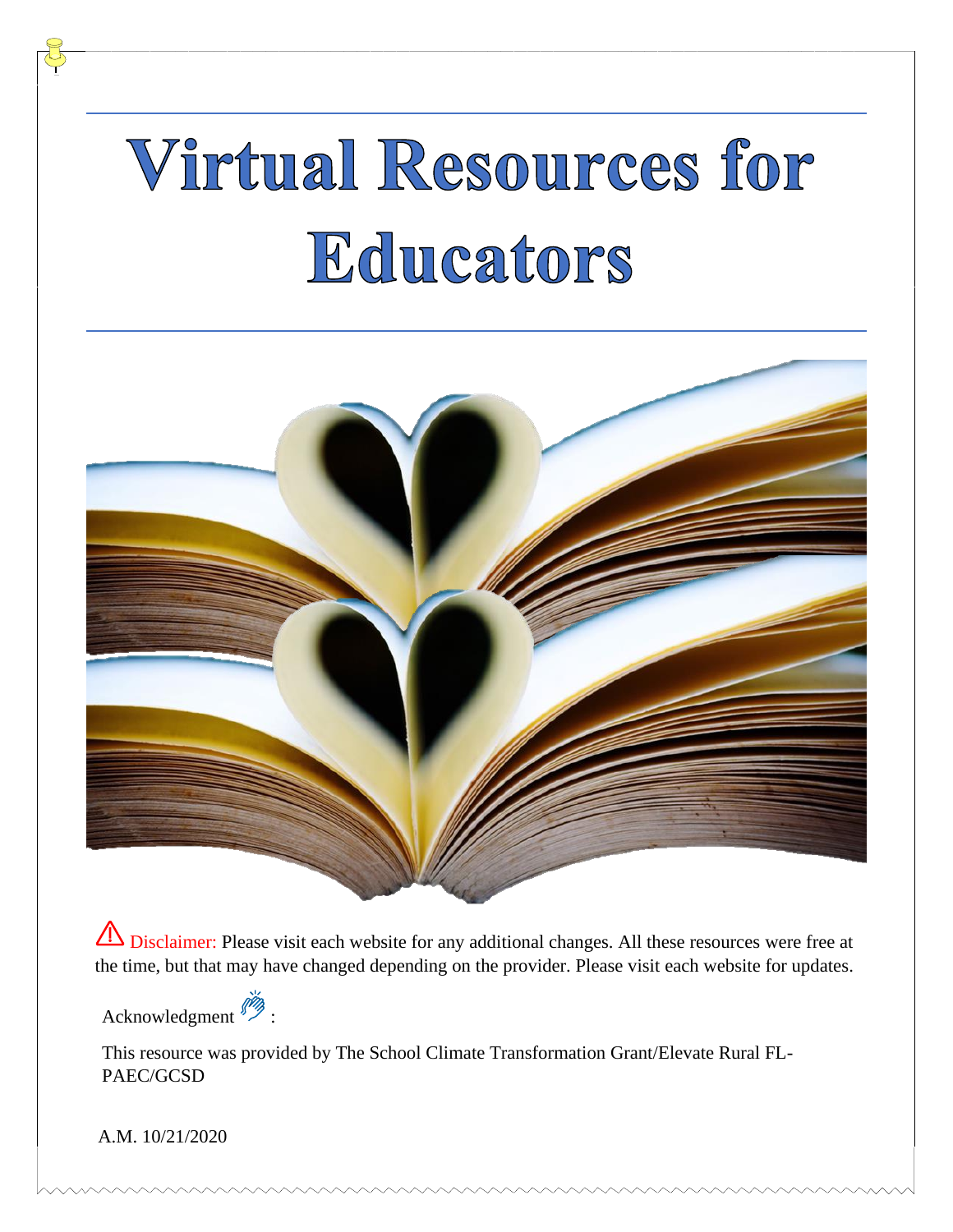

J

**Virtual Resources for Educators** 

⊣



| Virtual Resources for Grades 6th-12th |                                                                      |                                                                                                                                                                     |
|---------------------------------------|----------------------------------------------------------------------|---------------------------------------------------------------------------------------------------------------------------------------------------------------------|
| Name<br>of Website                    | Link                                                                 | Description                                                                                                                                                         |
| <b>Actively Learn</b>                 | https://www.activelylearn.com/                                       | Teachers can create a<br>free account. The<br>account gives you<br>access to<br>text and videos for ELA,<br>science, and social<br>studies.                         |
| AllSides<br>For Schools               | https://allsidesforschools.org/lesson-plans/relationships-<br>first/ | Offers lesson plans and<br>classroom activities to<br>help students develop<br>news literacy skills,<br>critical thinking and<br>bias awareness.                    |
| AllThingsMath.Net                     | https://allthingsmaths.net/                                          | Has various resources for<br>teachers, parents and<br>students all for free. The<br>resources cover junior<br>and senior mathematics<br>among other things.         |
| American Panorama                     | https://dsl.richmond.edu/panorama/                                   | Provides historical maps<br>of the United States.                                                                                                                   |
| Bibliography                          | https://www.bibliography.com/                                        | Free citation generator.<br>Can be used with<br>middle/high school to<br>learn how to cite sources.                                                                 |
| <b>Blutick</b>                        | https://blutick.com/pricing/                                         | Offers a free basic<br>account that provides<br>teachers with videos and<br>interactive math<br>questions. This resource<br>is intended as<br>supplemental support. |
| Can FigureIT<br>Geometry              | https://www.canfigureit.com/                                         | Free accounts for teachers<br>and students. Students<br>can practice mathematical<br>proofs, reinforce their<br>understanding and<br>work towards a goal.           |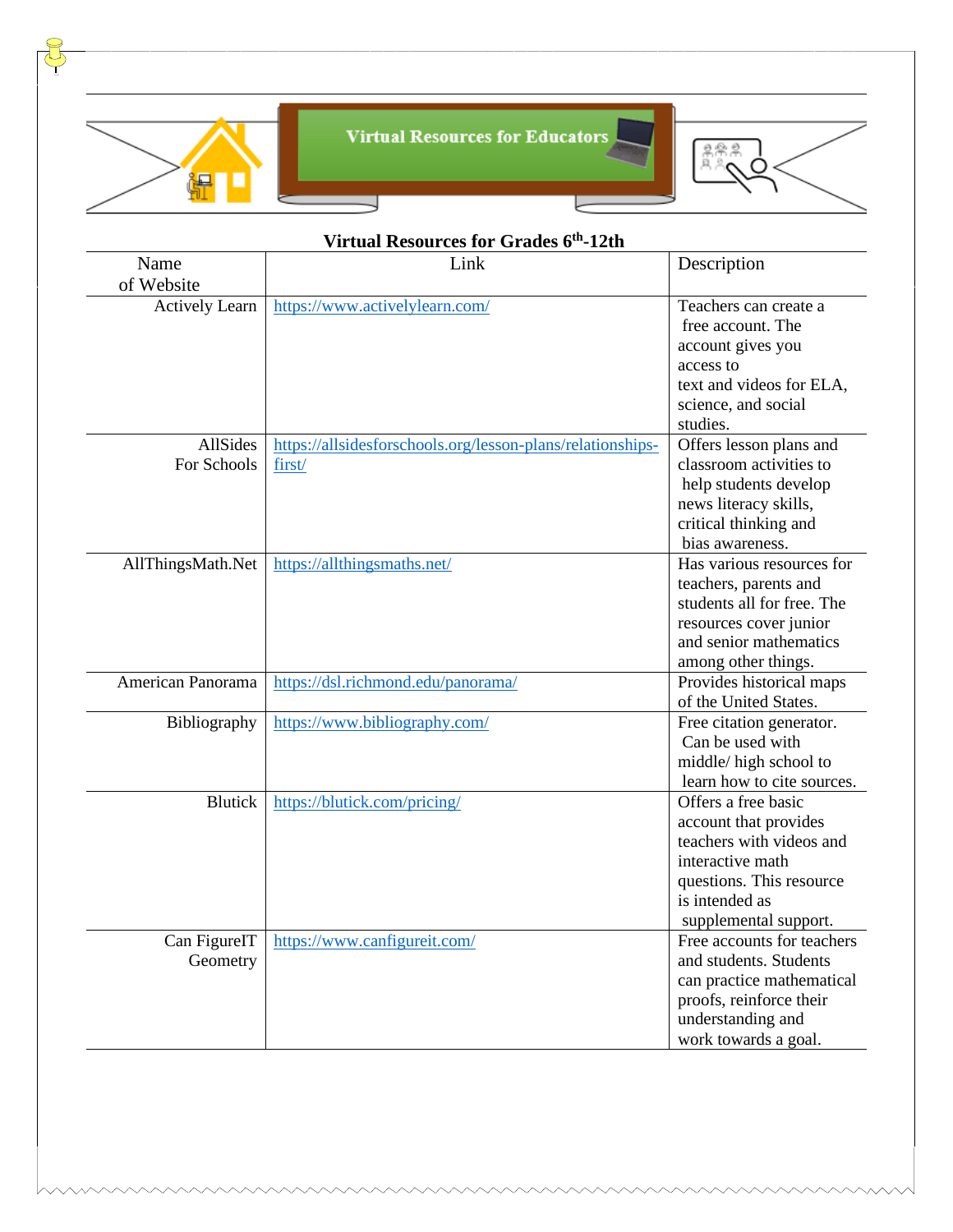

 $\frac{8}{5}$ 

| Virtual Resources for Grades 6th-12th                                  |                                                             |                                                                                                                                                                                                               |  |
|------------------------------------------------------------------------|-------------------------------------------------------------|---------------------------------------------------------------------------------------------------------------------------------------------------------------------------------------------------------------|--|
| Name<br>of Website                                                     | Link                                                        | Description                                                                                                                                                                                                   |  |
| Changing the<br>current FPL                                            | https://energycurriculum.com/course-selections/             | Offers free science<br>lessons<br>for $6th$ grade                                                                                                                                                             |  |
| ClassHook                                                              | https://www.classhook.com/                                  | Helps educators find<br>videos to provide as<br>examples and integrate<br>into their lesson plans.<br>ClassHook covers<br>various subjects<br>including science, math.<br>history, ELA, SEL and<br>much more. |  |
| <b>CLEAN</b><br>Climate Literacy<br><b>Energy Awareness</b><br>Network | https://cleanet.org/index.html                              | Educational resources to<br>help with teaching<br>topics like climate and<br>energy.                                                                                                                          |  |
| Colorín Colorado                                                       | https://www.colorincolorado.org/guide/distance-learning-ell | Provides various<br>resources for families<br>and teachers of English<br>Language Learners.                                                                                                                   |  |
| CommonLit                                                              | https://www.commonlit.org/                                  | Free account for<br>teachers, students and<br>families.<br>It provides free<br>articles for students.                                                                                                         |  |
| Concord<br>Consortium                                                  | https://learn.concord.org/                                  | Provides free STEM<br>activities.                                                                                                                                                                             |  |
| <b>CPLAMS</b>                                                          | https://www.floridastudents.org/                            | Provides various<br>tutorials for subjects like<br>math, science, social<br>studies and English<br>Language Arts                                                                                              |  |
| Dads<br>Worksheets                                                     | https://www.dadsworksheets.com/worksheets/addition.html     | Offers math worksheets<br>and activities for extra<br>practice                                                                                                                                                |  |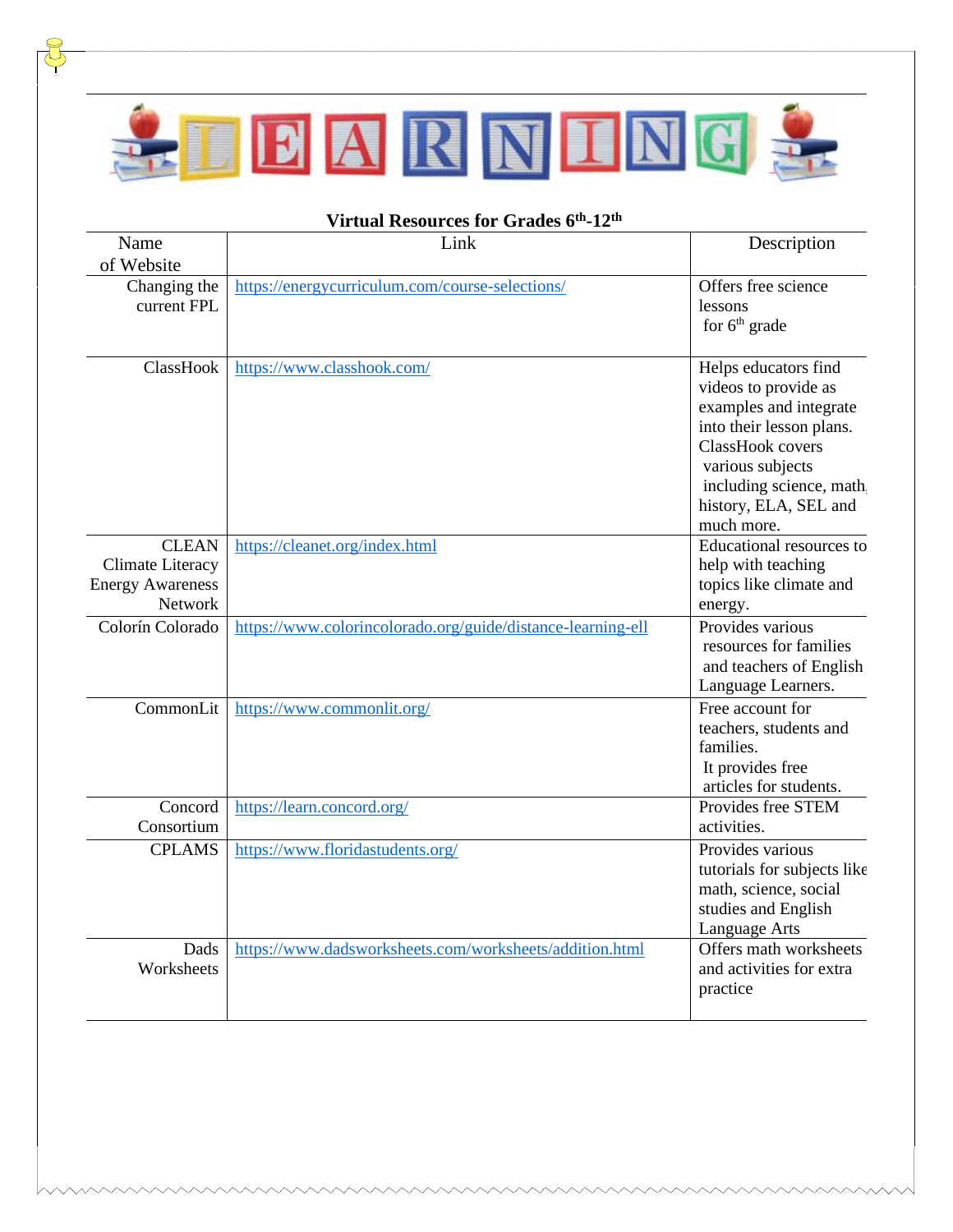

| Name<br>of Website                  | Link                                                                                     | Description                                                                                                                                                                                                                                  |
|-------------------------------------|------------------------------------------------------------------------------------------|----------------------------------------------------------------------------------------------------------------------------------------------------------------------------------------------------------------------------------------------|
| Delta<br>Math                       | https://www.deltamath.com/overview                                                       | Teachers can assign<br>math problems to<br>students.                                                                                                                                                                                         |
| Desmos                              | https://www.desmos.com/<br>https://teacher.desmos.com/                                   | Provides free math tools for<br>students including graphing<br>calculator, scientific<br>calculator, Four Function<br>Calculator, matrix<br>calculator and more.<br>It also provides teachers<br>with math activities for<br>their students. |
| Dreamscape                          | https://www.squigglepark.com/dreamscape/                                                 | A free reading game<br>that teachers can use<br>for reading<br>comprehension during<br>the student's free time.                                                                                                                              |
| EclipseCrossword                    | https://www.eclipsecrossword.com/                                                        | Provides educators the<br>opportunity to make<br>crossword puzzles for<br>their class.                                                                                                                                                       |
| Edsitement                          | https://edsitement.neh.gov/                                                              | Offers free lessons plans<br>and teacher guides for<br>history/social studies.                                                                                                                                                               |
| <b>Educators 4 Social</b><br>Change | https://educators4sc.org/                                                                | Offers various resources<br>that help educators<br>teach topical issues and<br>civic concepts                                                                                                                                                |
| Elements.wlonk.com                  | https://elements.wlonk.com/                                                              | Offer free printables mostly<br>about the periodic table and<br>its elements. Teacher can<br>use as a visual for a<br>science lesson.                                                                                                        |
| <b>Energy Kids</b>                  | https://www.eia.gov/kids/games-and-activities/<br>https://www.eia.gov/kids/for-teachers/ | Provides science games,<br>activities, teacher lesson<br>plans and teacher guides                                                                                                                                                            |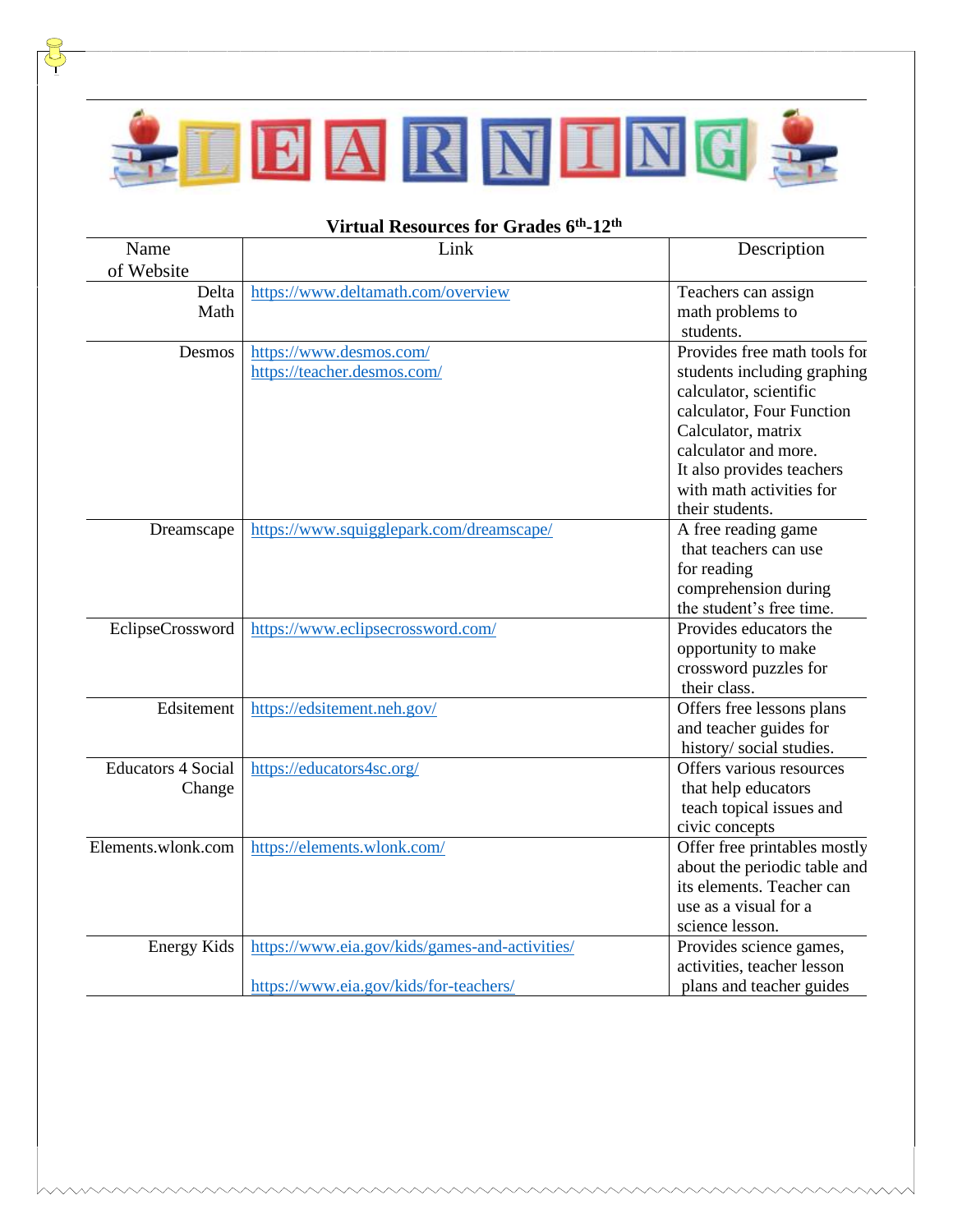

| Name<br>of Website                     | Link                                     | Description                                                                                                                                                                                         |
|----------------------------------------|------------------------------------------|-----------------------------------------------------------------------------------------------------------------------------------------------------------------------------------------------------|
| <b>Engaging Congress</b>               | https://engagingcongress.org/            | A free academic game<br>that helps student learn about the<br>basic tents of representative<br>government                                                                                           |
| essaypop                               | https://www.essaypop.com/                | Offers teachers and students<br>the opportunity to access a<br>free, interactive, cloud-based<br>writing platform so that students can<br>write effective essays                                    |
| EstudiaInglés.net                      | https://www.estudiaingles.net/gramatica/ | This resource is<br>intended to help ELL<br>teachers as supplemental support<br>for their ELL<br>students who know how<br>to read in Spanish.                                                       |
| <b>Facing History</b><br>and Ourselves | https://www.facinghistory.org/           | Provides a vast variety of<br>resources and articles about<br>history                                                                                                                               |
| Florida Electronic<br>Library          | https://www.flelibrary.com/index.php     | Offers free access to a wide<br>collection of eBooks from<br>topics such as arts, science,<br>medicine, social studies, environme<br>law, literature, children's books,<br>literature and much more |
| Frontiers for Young<br>Minds           | https://kids.frontiersin.org/            | Offers the opportunity<br>for students to access<br>scientific journals<br>written by scientists / reviewed by<br>students                                                                          |
| GFletchy                               | https://gfletchy.com/                    | Offers free access<br>to 3-act tasks, math<br>progression videos, and ideas on<br>student engagement                                                                                                |
| Google Education<br><b>CS</b> First    | https://csfirst.withgoogle.com/s/en/home | Offers a free computer<br>science curriculum where students<br>can learn how to<br>code. Teachers can make an<br>account for free and monitor<br>their progress with a dashboard                    |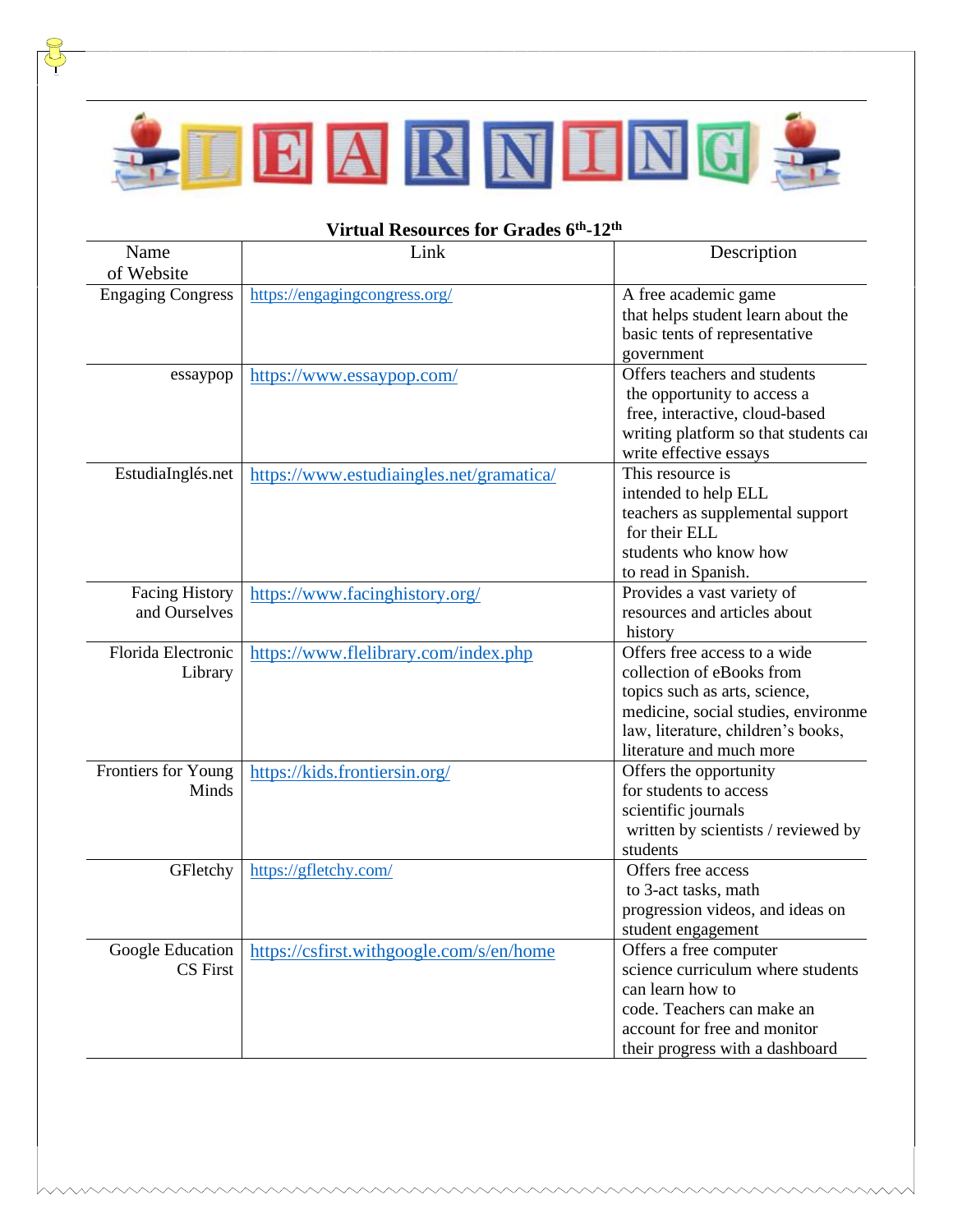

| Name                 | Link                                             | Description                                                                                                                                                                                                                        |
|----------------------|--------------------------------------------------|------------------------------------------------------------------------------------------------------------------------------------------------------------------------------------------------------------------------------------|
| of Website           |                                                  |                                                                                                                                                                                                                                    |
| <b>Great Minds</b>   | https://gm.greatminds.org/en-us/knowledgeonthego | Can be used as supplemental<br>support for students. It<br>provides different<br>instructional videos/<br>modules for subjects like<br>math, science and English.                                                                  |
| Hippo Campus         | https://hippocam pus.org/                        | Provides free educational<br>videos for math, natural<br>science, social science, and<br>humanities.                                                                                                                               |
| Icivics              | https://www.icivics.org/                         | Provides free educational<br>videos for math, natural<br>science, social science, and<br>humanities.                                                                                                                               |
| <b>Inquiry Maths</b> | http://www.inquirymaths.com/home/number-prompts  | Provides free mathematical<br>prompts like algebra,<br>geometry, statistics. It also<br>provides the explanation to<br>each prompt and allows<br>students the opportunity to<br>learn how to present<br>mathematical<br>inquiries. |
| Izzit.org            | https://www.izzit.org/                           | Offers educational material<br>for educators. The material<br>includes videos, teacher<br>guides, activities, etc. Some<br>topics may include math,<br>economics,<br>and much more                                                 |
| Khan Academy         | https://www.khanacademy.org/                     | Provides free courses in<br>math, science and<br>engineering, arts &<br>humanities, test prep<br>ELA, economics, finance<br>computing and much more                                                                                |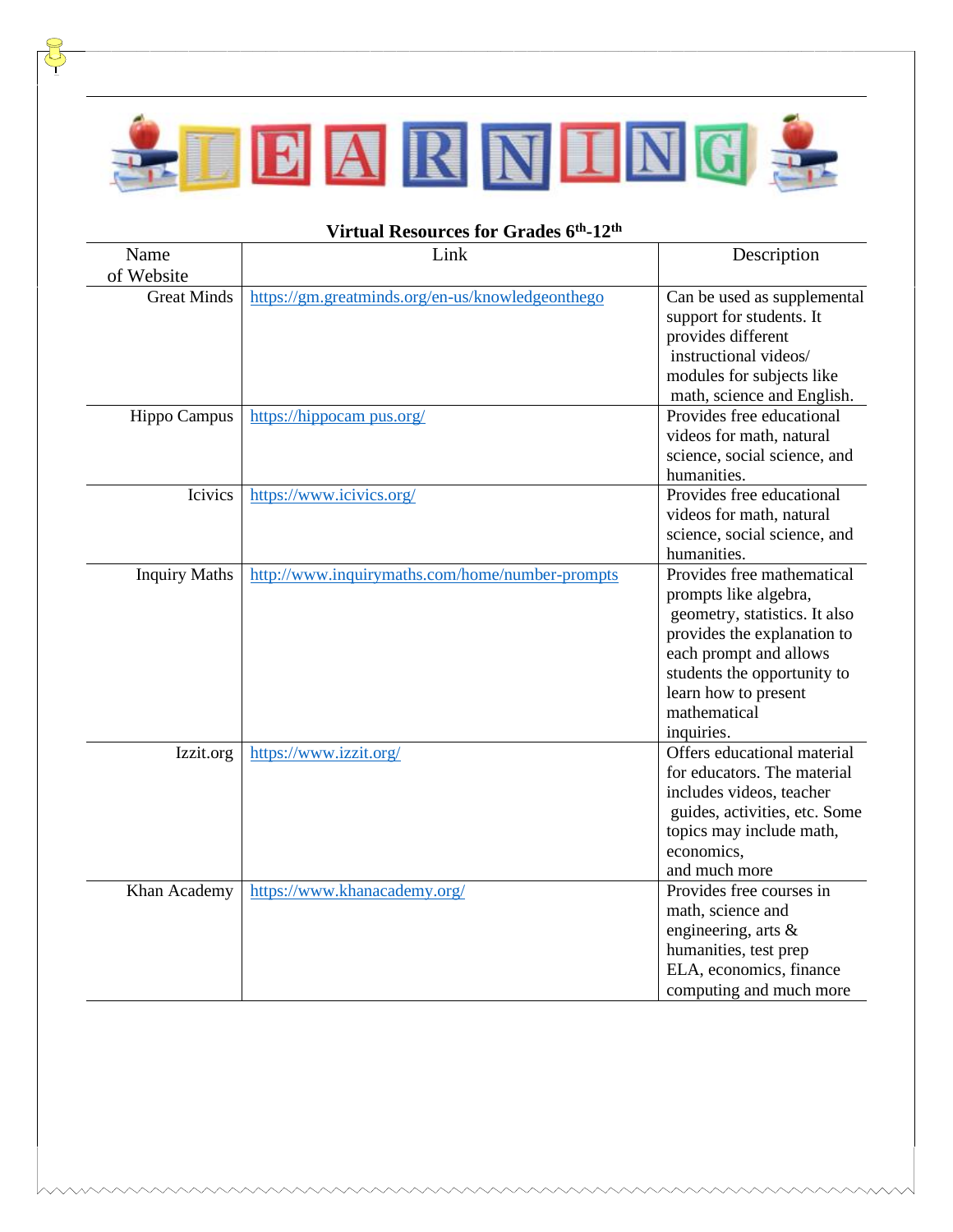

| Virtual Resources for Grades 6th-12th    |                                                 |                                                                                                                                                                                                                                                 |  |
|------------------------------------------|-------------------------------------------------|-------------------------------------------------------------------------------------------------------------------------------------------------------------------------------------------------------------------------------------------------|--|
| Name                                     | Link                                            | Description                                                                                                                                                                                                                                     |  |
| of Website                               |                                                 |                                                                                                                                                                                                                                                 |  |
| Khan Academy<br>and SAT College<br>Board | https://www.khanacademy.org/sat                 | This website is a great tool to<br>prepare for the SAT. It provides<br>lot of resources so that students                                                                                                                                        |  |
|                                          |                                                 | can practice.                                                                                                                                                                                                                                   |  |
| <b>Kids Discover</b>                     | https://www.kidsdiscover.com/free-lesson-plans/ | Free vocabulary lessons for<br>Teachers to use.                                                                                                                                                                                                 |  |
| Knowledgehook                            | https://www.knowledgehook.com/                  | Teachers can create a free<br>account and assigned<br>practice questions to students.<br>The questions are designed to<br>engage students and improve their<br>understanding of math.                                                           |  |
| <b>KQED</b> Learn                        | https://learn.kqed.org/                         | Offers a free platform for students<br>grades 6 <sup>th</sup> through<br>12 <sup>th</sup> grade that helps them create<br>media literacy. Teachers can<br>create a class and add students.<br>It can also be imported into<br>Google Classroom. |  |
| Labxchange                               | https://www.labxchange.org/                     | Offers educational videos<br>and other academic<br>content to help educators<br>with remote learning                                                                                                                                            |  |
| Library of                               | https://www.loc.gov/classroom-                  | Provides informational articles                                                                                                                                                                                                                 |  |
| Congress                                 | materials/?fa=partof_type:presentation          | about history.                                                                                                                                                                                                                                  |  |
| Lingt                                    | https://www.lingt.com/#learn-more               | Provides the ability to create<br>speaking assignments to improve<br>fluency and oral proficiency.<br>1 free account for about 20<br>students (10 assignments)<br>Can be used as extra support                                                  |  |
| Loop                                     | https://info.loophq.io/loop-for-teachers        | Applications for teachers to<br>receive valuable feedback from<br>their students to help tailor the<br>material to their students needs.                                                                                                        |  |
| Mathigon                                 | https://mathigon.org/                           | Interactive online math<br>textbook                                                                                                                                                                                                             |  |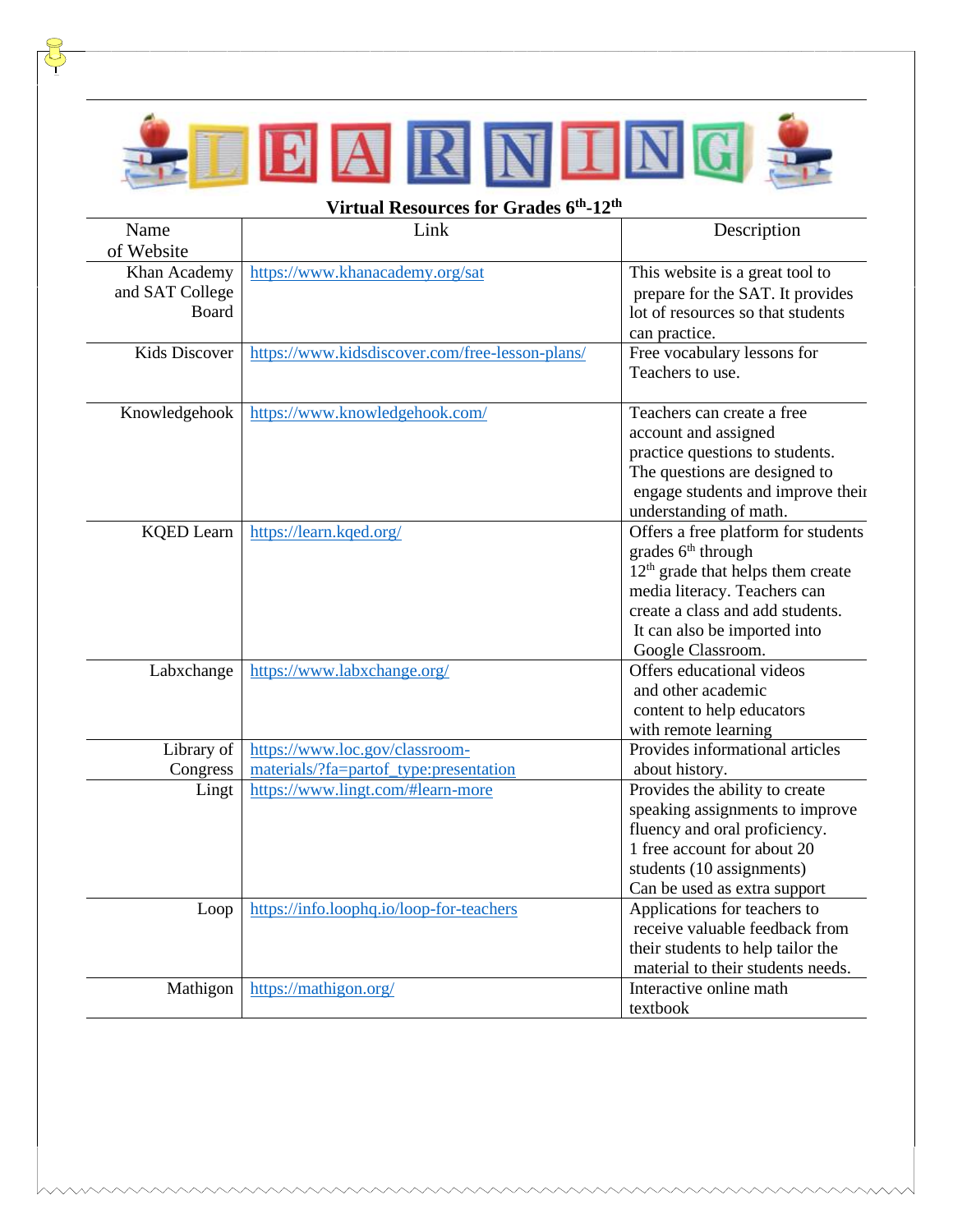

じ

| Name                             | Link                                              | Description                                                                                                                                                                                                                 |
|----------------------------------|---------------------------------------------------|-----------------------------------------------------------------------------------------------------------------------------------------------------------------------------------------------------------------------------|
| of Website                       |                                                   |                                                                                                                                                                                                                             |
| Mathshare                        | https://mathshare.benetech.org/#/                 | Allows students to<br>demonstrate how they<br>solved math problems, step<br>by step. It can be used with<br>your school's learning<br>management system like<br>google classroom,<br>canvas, blackboard,<br>schoology, etc. |
| Maryland Center for              | https://www.mdhistory.org/learn/educator-         | Offers educational lesson                                                                                                                                                                                                   |
| <b>History and Culture</b>       | resources/historical-investigations-portal/       | plans in various historical                                                                                                                                                                                                 |
|                                  |                                                   | topics. Lesson plans are<br>offered for grades 4-5 and<br>grades<br>$8-12$ <sup>th</sup> grade                                                                                                                              |
| MasterMath                       | https://www.mastermath.info/                      | Offers lessons plans, math                                                                                                                                                                                                  |
|                                  |                                                   | videos, practice worksheets,<br>and quizzes<br>for grades 6 <sup>th</sup> through 8 <sup>th</sup>                                                                                                                           |
| <b>MoPoP</b>                     | https://www.mopop.org//programs-plus-             | Offers online lesson plans                                                                                                                                                                                                  |
|                                  | education/education/online-educational-resources/ | that can be downloaded.<br>Most of the lessons<br>encourage creativity<br>through writing activities                                                                                                                        |
| National Oceanic                 | https://dataintheclassroom.noaa.gov/              | Offers science lesson plans                                                                                                                                                                                                 |
| and Atmosphere<br>Administration |                                                   | with PowerPoint, teacher<br>guides, and student activity<br>sheets.                                                                                                                                                         |
| New American<br>History          | https://www.newamericanhistory.org/               | Provides resources about<br>the United States' history<br>and current events.                                                                                                                                               |
|                                  |                                                   |                                                                                                                                                                                                                             |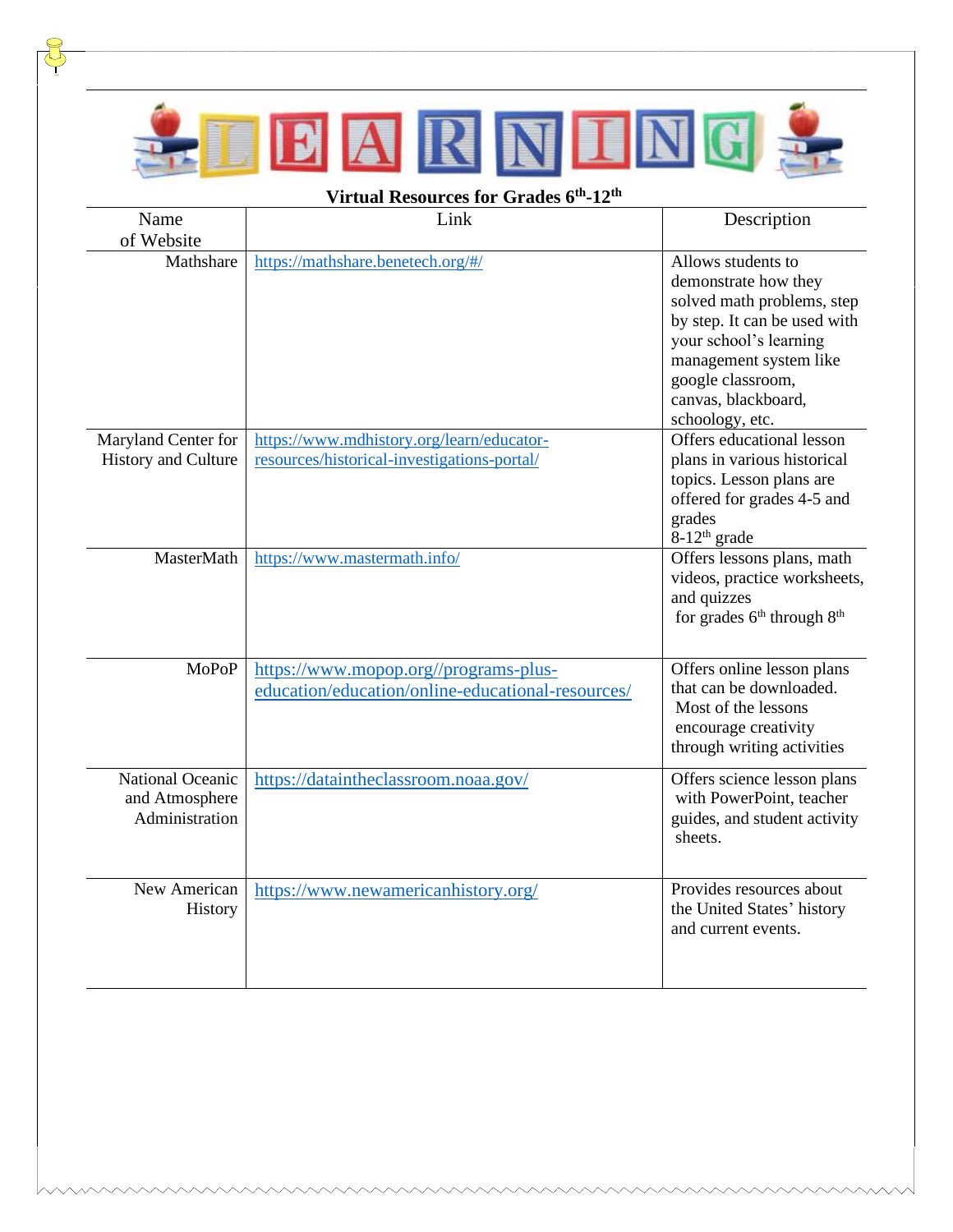

| Name                    | Link                                             | Description                                                                                             |
|-------------------------|--------------------------------------------------|---------------------------------------------------------------------------------------------------------|
| of Website              |                                                  |                                                                                                         |
| News in<br>Slow English | https://www.newsinslowenglish.com/?switch_lang=2 | Discusses current news in English<br>It provides the text                                               |
|                         |                                                  | so that students can follow along<br>while hearing it. It also helps<br>with pronunciation and grammar. |
| <b>NGPF</b>             | https://www.ngpf.org/                            | This website is ideal for high                                                                          |
| Next Gen                |                                                  | school students. Teachers                                                                               |
| <b>Personal Finance</b> |                                                  | can use these free resources                                                                            |
|                         |                                                  | to teach about personal                                                                                 |
| Noredink                |                                                  | finance.<br>Offers a free account that allows                                                           |
|                         | https://www.noredink.com/                        | students to build/improve their                                                                         |
|                         |                                                  | writing skills. Teachers can also                                                                       |
|                         |                                                  | create a                                                                                                |
|                         |                                                  | free account and                                                                                        |
|                         |                                                  | differentiate instructions                                                                              |
|                         |                                                  | based on their students'                                                                                |
|                         |                                                  | results.                                                                                                |
| Numerade                | https://www.numerade.com/                        | Offers a vast selection of                                                                              |
|                         |                                                  | math videos/tutorials. Students                                                                         |
|                         |                                                  | can create an                                                                                           |
|                         |                                                  | account for free but can also                                                                           |
|                         |                                                  | access the content without making                                                                       |
| <b>OER</b> Project      | https://www.oerproject.com/                      | an account.<br>Offers educational resources that                                                        |
|                         |                                                  | serve as supplemental support                                                                           |
|                         |                                                  | that help improve critical thinking                                                                     |
|                         |                                                  | reading and writing skills.                                                                             |
|                         |                                                  | Teachers can register for free.                                                                         |
| Ok Go Sandbox           | https://okgosandbox.org/                         | Provides educational                                                                                    |
|                         |                                                  | math, and science videos. It also                                                                       |
|                         |                                                  | provides other resources for                                                                            |
|                         |                                                  | students/teachers.                                                                                      |
| Oxford                  | https://home.oxfordowl.co.uk/                    | Offers free eBooks, phonics                                                                             |
|                         |                                                  | guide and math games                                                                                    |
|                         |                                                  | for students in grades 3rd-11 <sup>th</sup>                                                             |
| <b>PHET</b>             | https://phet.colorado.edu/                       | Interactive math and science                                                                            |
|                         |                                                  | Stimulations.                                                                                           |
| Quill                   | https://www.quill.org/                           | Writing and grammar<br>activities for students.                                                         |
| Read Theory             | https://www.readtheory.org/                      | Free reading comprehension                                                                              |
|                         |                                                  | program for students k-12                                                                               |
|                         |                                                  |                                                                                                         |